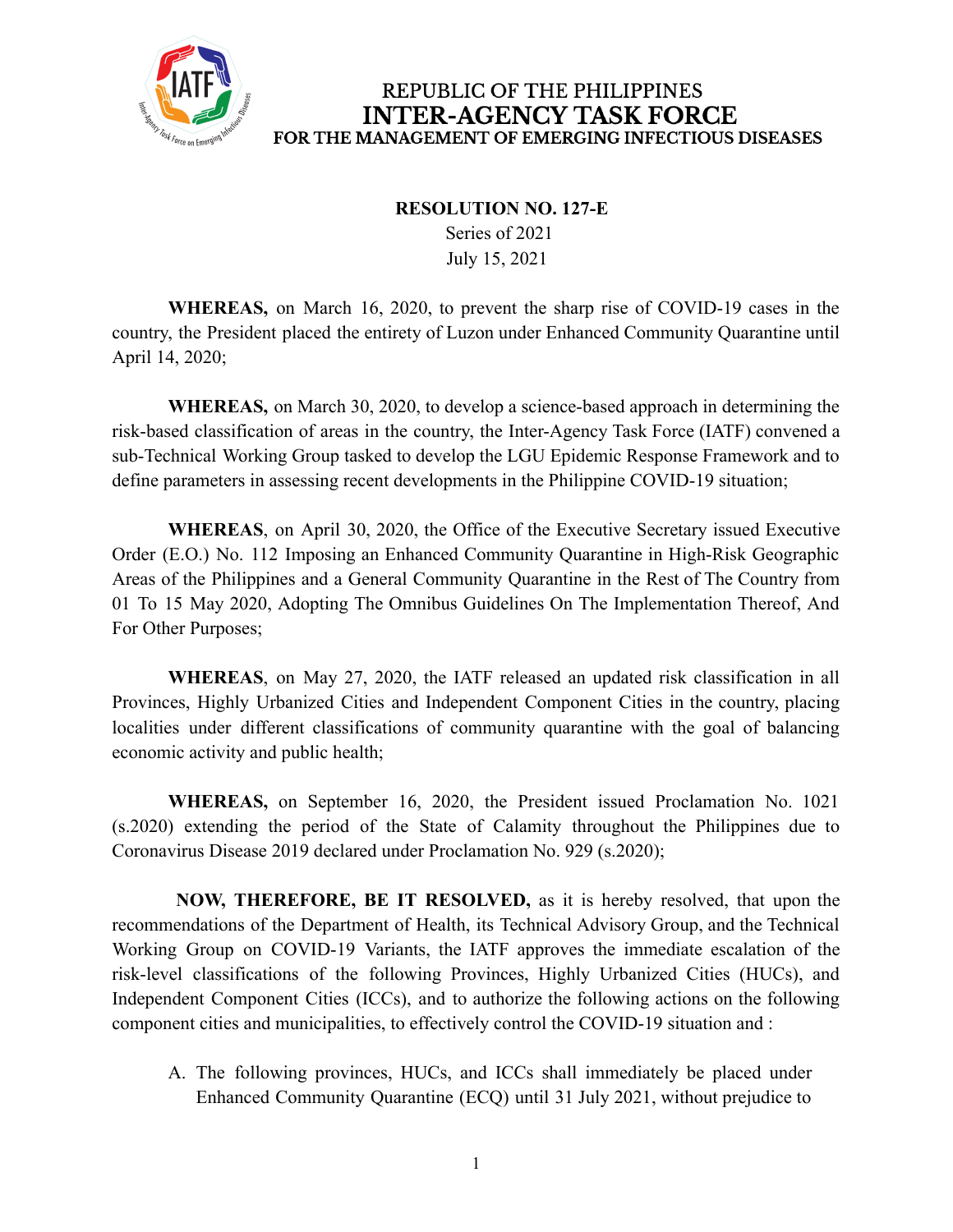

REPUBLIC OF THE PHILIPPINES **INTER-AGENCY TASK FORCE** FOR THE MANAGEMENT OF EMERGING INFECTIOUS DISEASES

their reclassification as may be warranted and the declaration of localized Enhanced Community Quarantine in critical areas:

- 1. For Visayas Iloilo Province and Iloilo City;
- 2.For Mindanao Cagayan de Oro, and the component City of Gingoog in the province of Misamis Oriental.
- B. The National Capital Region shall remain under General Community Quarantine (GCQ) until 31 July 2021, without prejudice to their reclassification as may be warranted and the declaration of granular lockdowns;
- C. Antique and Misamis Oriental shall be placed under General Community Quarantine (GCQ) until 31 July 2021, with the observance and implementation of the following heightened restrictions during which the following rules shall apply:
	- 1. Food preparation establishments such as commissaries, restaurants, and eateries may operate with their indoor dine-in services at the venue or seating capacity of twenty percent (20%), and with their *al fresco* or outdoor dine-in services at the venue or seating capacity of fifty percent (50%).
	- 2. Personal care services, such as beauty salons, beauty parlors, barbershops, and nail spas, may operate up to thirty percent (30%) of venue or seating capacity. For this purpose, these establishments shall only provide services that can accommodate the wearing of face masks at all times by patrons/clients and service providers.
	- 3. Meetings, Incentives, Conventions, and Exhibitions (MICE) events in eligible venue establishments shall not be allowed to operate;
	- 4. Outdoor tourist attractions, as may be defined by the DOT, shall remain to be allowed at thirty percent (30%) venue capacity with strict adherence to minimum public health standards;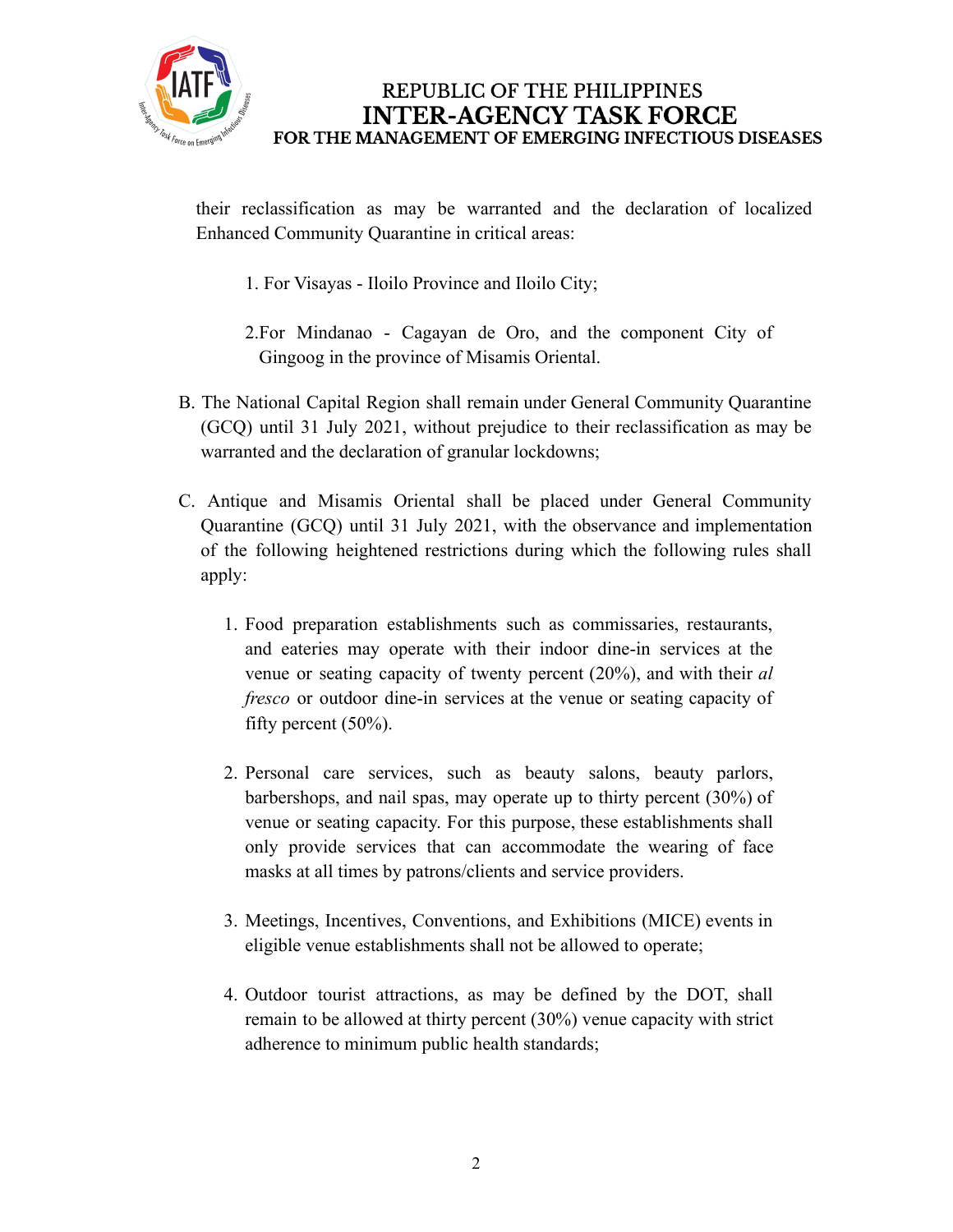

- 5. Under the Safety Seal Certification Program, business establishments awarded Safety Seal Certifications shall be allowed to operate at an additional 10 percentage points beyond the prescribed on-site capacity or venue/seating capacity, whichever is applicable;
- 6. Indoor sports courts and venues and indoor tourist attractions shall not be allowed to operate;
- 7. Specialized markets of the DOT such as *Staycations* without age restrictions shall remain to be allowed at such capacities, protocols, and restrictions as may be imposed by the DOT;
- 8. Interzonal travel shall be allowed subject to restrictions of the local government unit of destination. Point-to-Point travel to areas under General Community Quarantine and Modified General Community Quarantine shall be allowed without age restrictions subject to an RT-PCR test-before-travel requirement for those below eighteen years old (18) and above sixty-five (65), and other protocols and restrictions as may be imposed by the DOT and the Local Government Unit of destination;
- 9. Religious gatherings shall be allowed up to ten percent (10%) of the venue capacity. Provided that, there is no objection from the local government unit where the religious gathering may take place. Provided, further, that the LGU may increase the allowable venue capacity up to thirty percent (30%). The religious denominations should strictly observe their submitted protocols and the minimum public health standards.

Gatherings for necrological services, wakes, inurnment, funerals for those who died of causes other than COVID-19 shall be allowed, provided that the same shall be limited to immediate family members, upon satisfactory proof of their relationship with the deceased and with full compliance with the prescribed minimum public health standards for the duration of the activity; and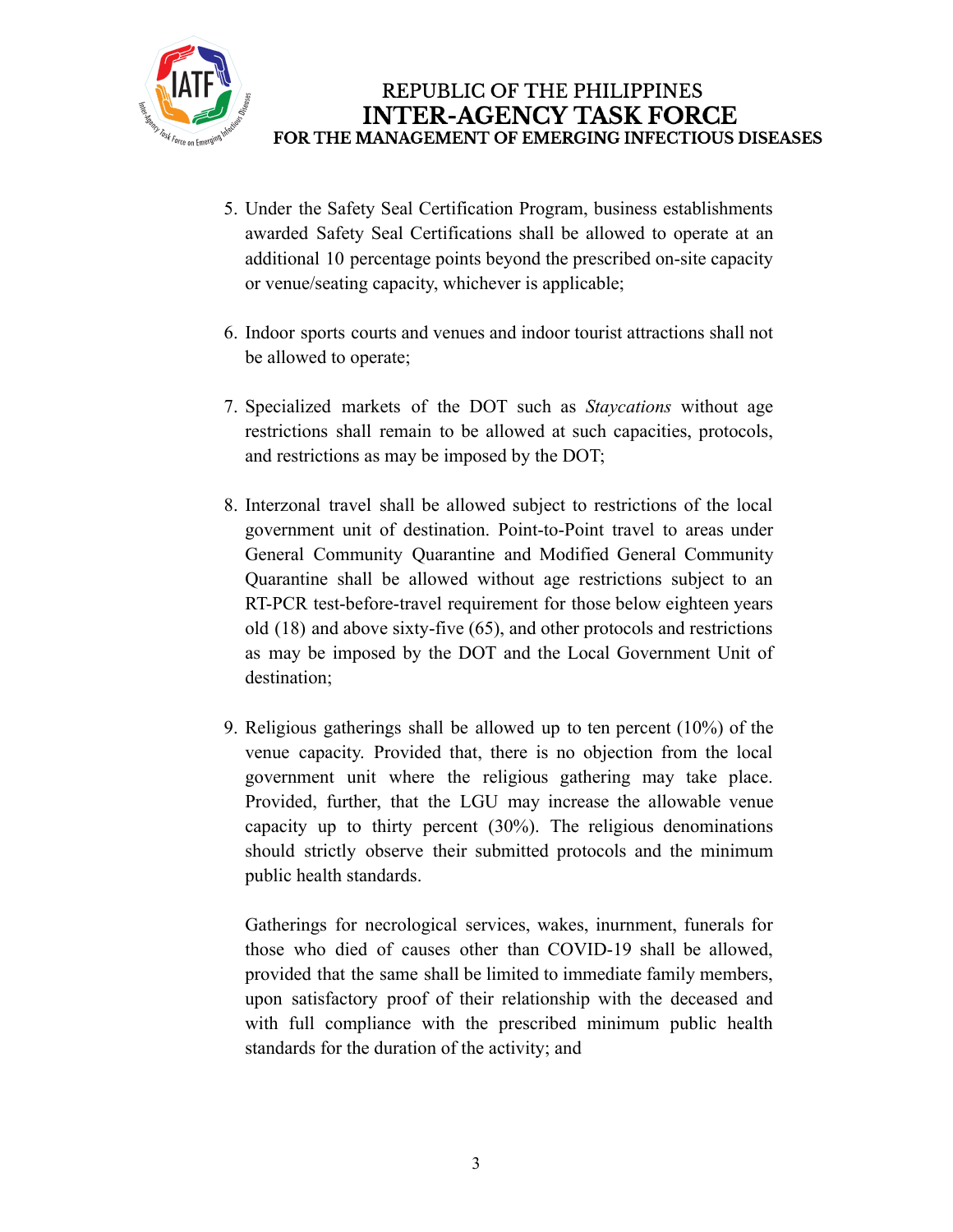

- 10. Other provisions of the Omnibus Guidelines on the Implementation of Community Quarantine in the Philippines, as amended, not affected by the foregoing shall continue to be in effect including those on interzonal travel into and out of the aforementioned areas and the operation of public transportation. The use of active transportation shall likewise be promoted.
- D. The Municipality of Mexico, Pampanga shall remain under Modified General Community Quarantine (MGCQ) until 31 July 2021, without prejudice to their reclassification as may be warranted and the declaration of granular lockdowns;

**RESOLVED FURTHER,** that the Chairperson and the Co-Chairperson shall be duly authorized to sign this Resolution for and on behalf of the Inter-Agency Task Force.

**APPROVED** during the 127th Inter-Agency Task Force Meeting, via *ad referendum***.**

**FRANCISCOA. DUQUE III** 

Secretary, Department of Health IATF Chairperson

**KARLO ALEXEI B. NOGRALES** Secretary, Office of the Cabinet Secretariat IATF Co-Chairperson